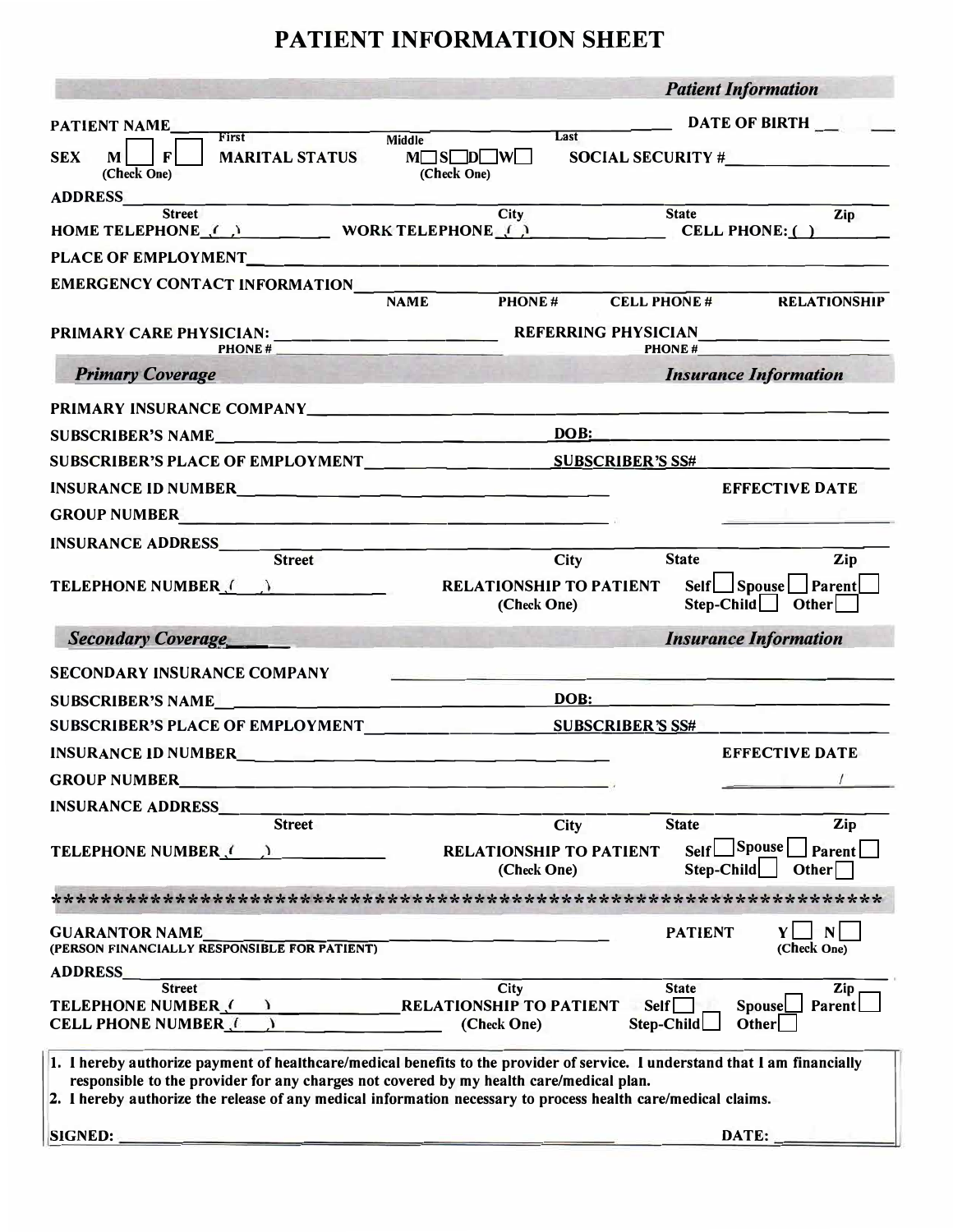| Name |  |
|------|--|
|      |  |

What brings you to therapy?

 $\bar{\mathcal{A}}$ 

When do you believe your concerns began? \_\_\_\_\_\_\_\_\_\_\_\_\_\_\_\_\_ \_

Have you ever engaged in therapy prior (If so, when/where)?

What have you done to solve your present concerns?

What are your strengths?

What are your goals for improvement?

Where do you get support?

Describe your drinking of alcohol? (# days a week & how many per occasion)

Describe any other drug use?

Have you ever been treated for an inpatient stay at a hospital for mental health or alcohol/other drug use? If so, when and where?

Do you have any knowledge of family history of mental health concerns or alcohol/drug use?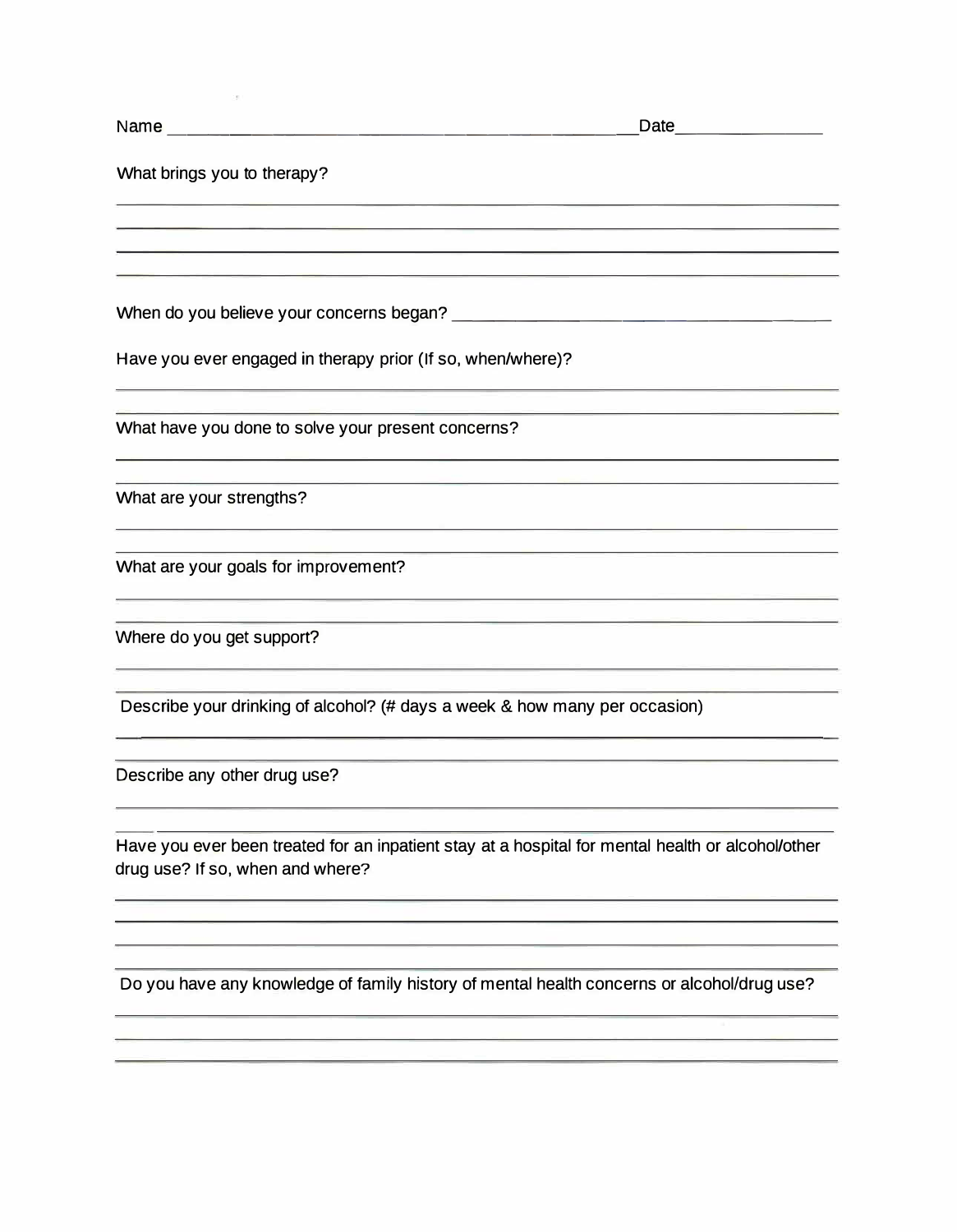| Health Information Psychological factors can affect health directly. To help me understand you                                           |
|------------------------------------------------------------------------------------------------------------------------------------------|
| and your concerns, I ask you to provide the information below. How would you rate your present<br>health?   Excellent   Good   Fair Poor |
|                                                                                                                                          |
| Address                                                                                                                                  |
| Physician Phone # ________                                                                                                               |
| Date of last visit?                                                                                                                      |
| What current physical symptoms/ concerns are you experiencing? _________                                                                 |

How would you describe your diet?

How are you sleeping?

Are you a smoker, if yes, daily amount?

Do you exercise, if yes, please describe?

Have you ever had thoughts of hurting yourself or an attempt?

Please check if you or a family member has any of the following:

|                            | You / Family |
|----------------------------|--------------|
| Alcoholism                 |              |
| <b>Blood Problems</b>      |              |
| <b>Arthritis</b>           |              |
| Anorexia/Bulimia           |              |
| Cancer                     |              |
| <b>Sexual Abuse</b>        |              |
| Cirrhosis                  |              |
| <b>Physical Abuse</b>      |              |
| Diabetes                   |              |
| <b>Physical Disability</b> |              |
| <b>Allergies</b>           |              |
| Developmental Disability   |              |
| Asthma                     |              |
| <b>Multiple Sclerosis</b>  |              |
| Seizures                   |              |
| <b>Blood Pressure</b>      |              |
| <b>Heart Issues</b>        |              |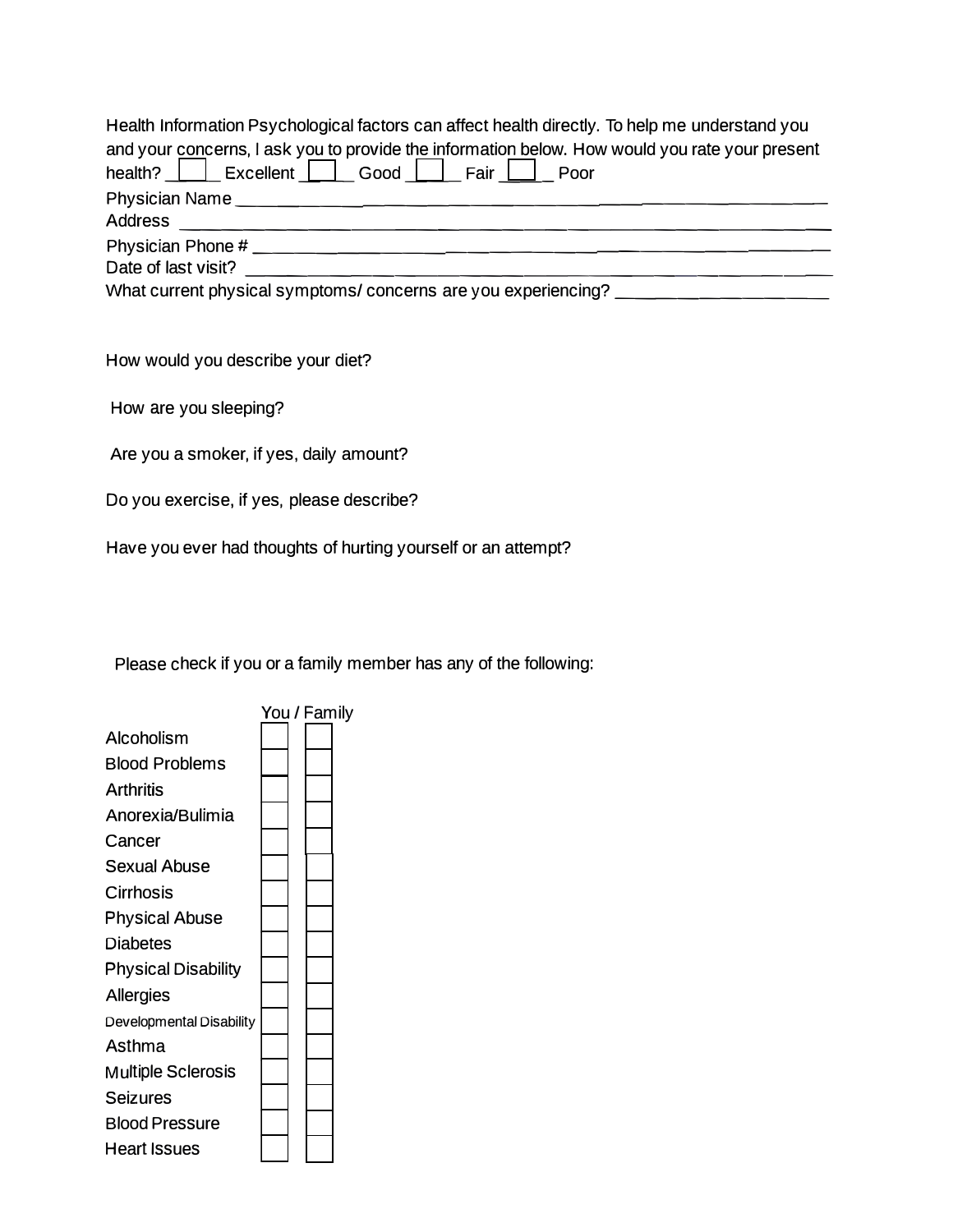If there are other self/family health concerns not mentioned above please share:

| Med: | Please list medications you are on presently:<br>Dosage: |
|------|----------------------------------------------------------|
| Med: | Dosage:                                                  |
| Med: | Dosage:                                                  |
| Med: | Dosage:                                                  |
| Med: | Dosage:                                                  |
| Med: | Dosage:                                                  |
| Med: | Dosage:                                                  |

How did you learn about WellSpace Therapeutics?\_\_\_\_\_\_\_\_\_\_\_\_\_\_\_\_\_\_\_\_\_\_\_\_\_\_\_\_\_\_\_\_\_

Signature \_\_\_\_\_\_\_\_\_\_\_\_\_\_\_\_\_\_ Date\_\_\_ . \_\_\_\_\_\_\_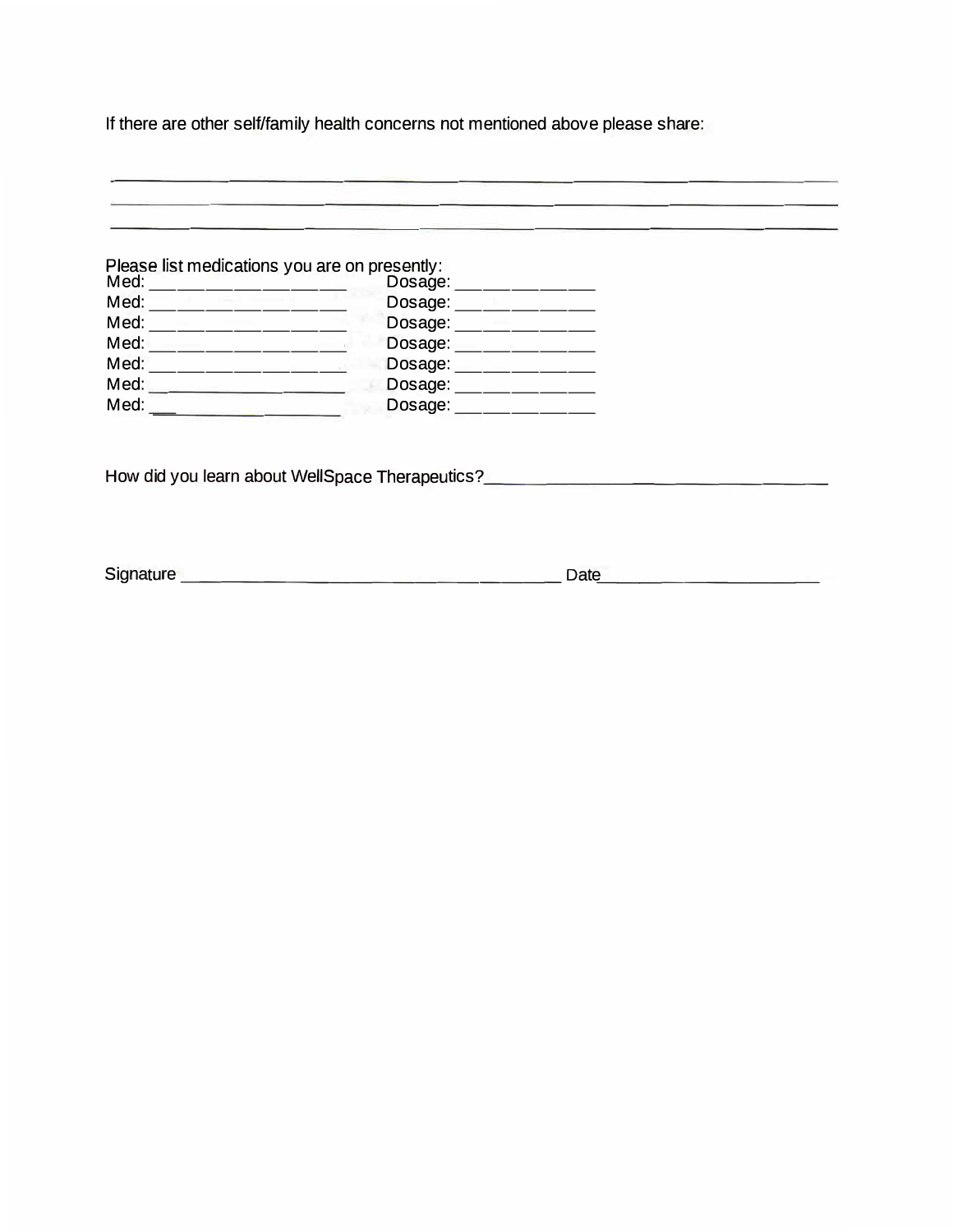## **WellSpace Therapeutics, LLC 1130 Wapakoneta Avenue Sidney, OH 45365**

## **Consent To Use Unencrypted EMail or Text**

It is very important that you are aware that computer e-mail, texts, and e-fax communication, can be relatively easily accessed by unauthorized people and hence can compromise the privacy and confidentiality of such communication. E-mails, texts, and e-faxes, in particular, are vulnerable to such unauthorized access due to the fact servers or communication companies may have unlimited and direct access to all emails, texts and e-faxes that go through them.

Generally, e-mails, text messages.and e-faxes are not encrypted in transit over the Internet. It is always a possibility that emails, texts, and e-faxes can be erroneously sent to the wrong address and computers. Unencrypted email or texts provide as much privacy as a postcard.

You should not communicate any information to your health care provider that you would not want to be included on a postcard that is sent through the Post Office. E-mail messages on your computer, your laptop, tablet, phone or other devices have inherent privacy risks especially when your e-mail access is provided through your employer or school or when access to your e-mail messages is not well protected. Please, note that e-mails, faxes, and texts are all part of your clinical records.

Please notify your therapist if you decide to avoid or limit, in any way, the use of e-mail, texts, cell phone calls, phone messages, or e-faxes. If you communicate confidential or private information via encrypted email, texts or e-fax or via phone messages, it will be assumed that you have evaluated the risks and made an informed decision. Your therapist will view it as your agreement to take that risk that such communication may be intercepted, and your desire to communicate on such matters will be honored. Please do not use email, texts, voice mail, or e-faxes for emergencies.

Client's Name

( if client is a minor, please use responsible party's information)

| Client's Phone #   |  |  |
|--------------------|--|--|
| Client's E-Mail    |  |  |
| Client's Signature |  |  |

Date \_\_\_\_\_\_\_\_\_ \_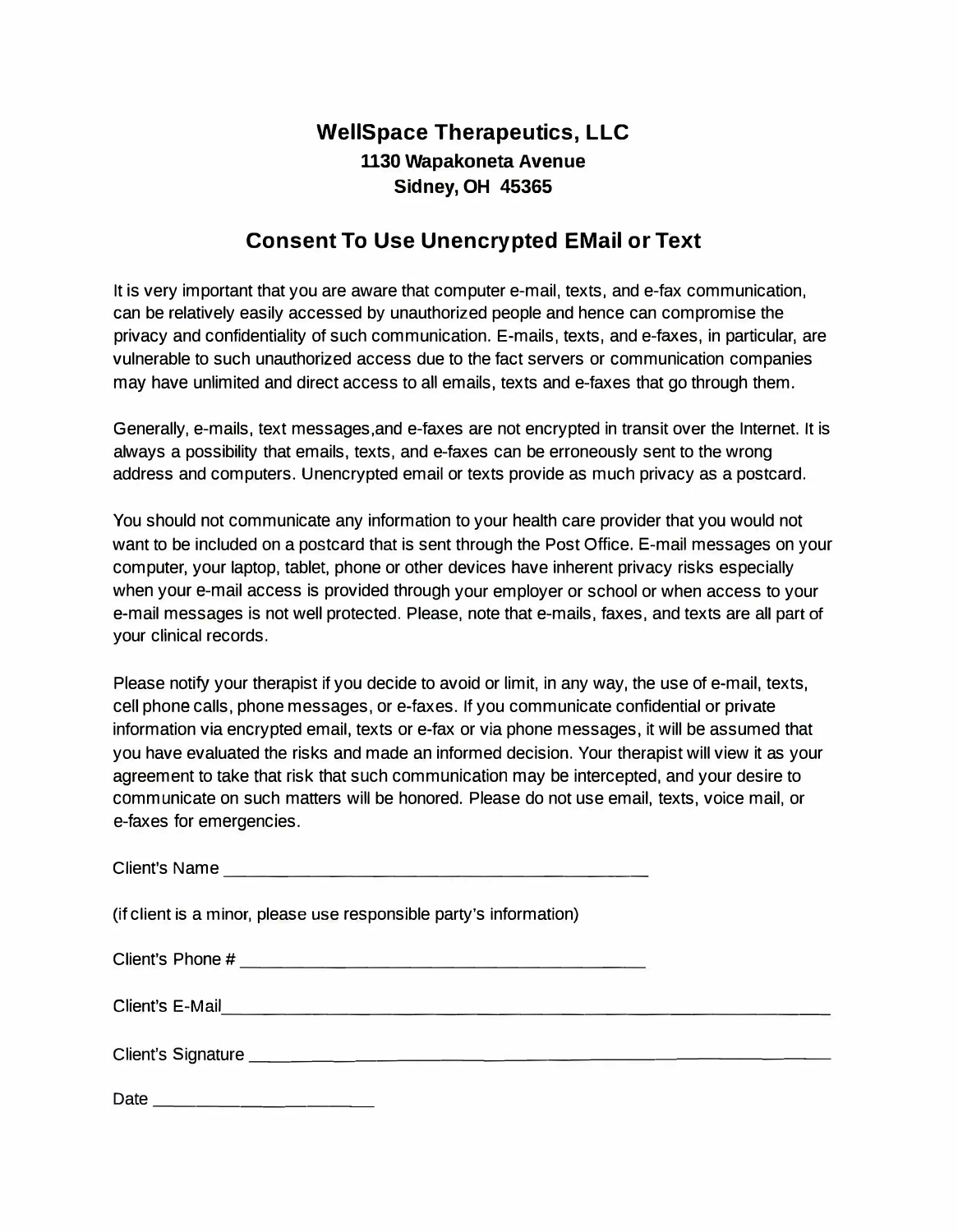### **New Client Credit Card on File**

A credit card must be on file in order to charge for fees and services not covered by insurance. Your card will be billed as soon as the services are rendered or as soon as a no show or late cancellation occurs.

| Credit Card or HSA Card Number:<br>Credit Card or HSA Card Number:       |                        |
|--------------------------------------------------------------------------|------------------------|
| Type of Card:<br><u> 1989 - Johann Stein, marwolaethau a bhann an t-</u> |                        |
|                                                                          |                        |
| Expiration Date: 2004                                                    | 3 digit security code: |
|                                                                          |                        |

Signature: \_\_\_\_\_\_\_\_\_\_\_\_\_\_\_\_\_\_\_\_\_\_\_\_\_\_\_ \_